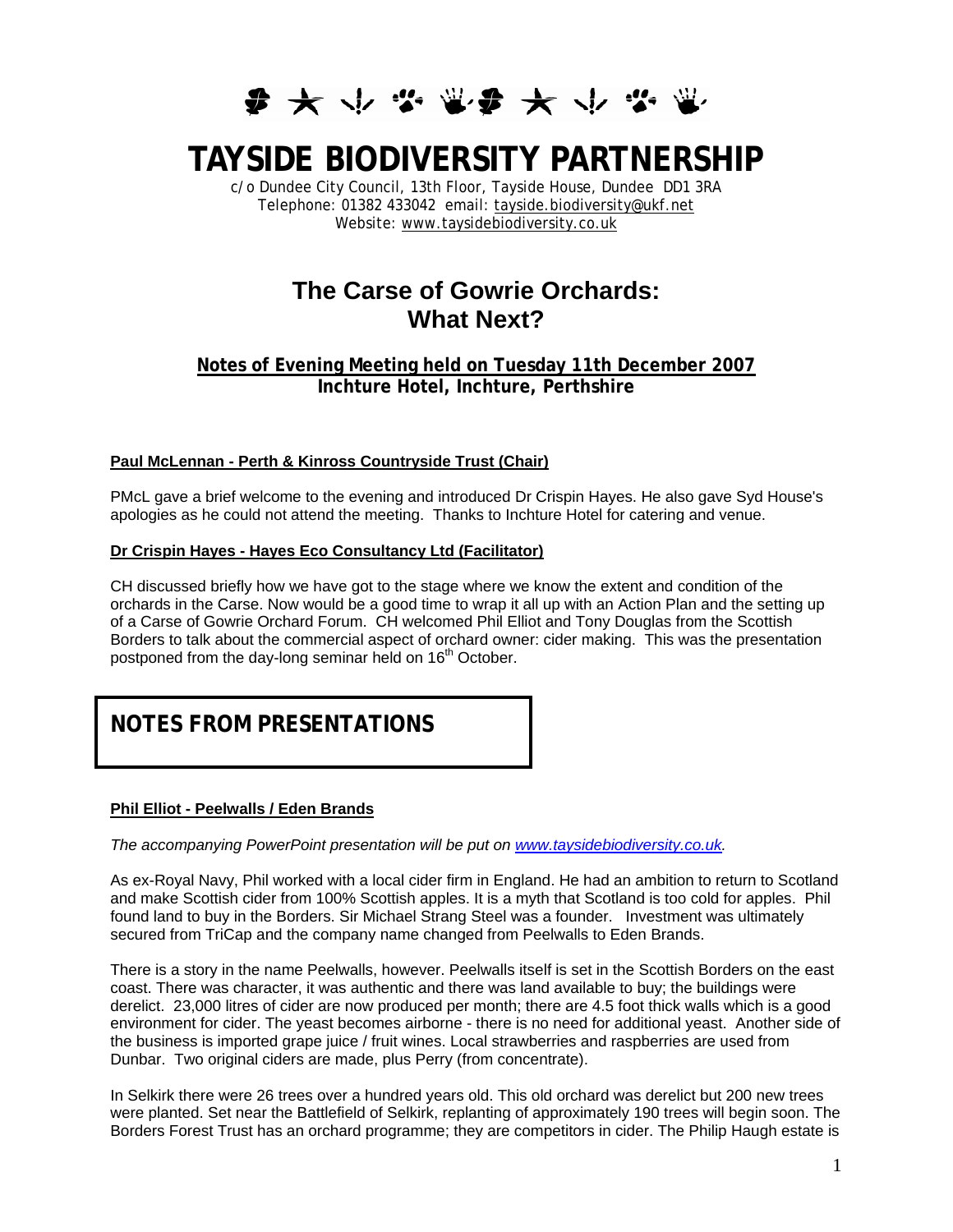4 acres and consists of 100 old trees. They have added to this by replanting some areas.

Phil had been contacted by Catherine Lloyd of the Tayside Biodiversity Partnership and was therefore aware of the survey carried out in the Carse. A promise of 48 tonnes of apples resulted in just 6 tonnes there are just not enough Scottish apples around. The whole variety in age, location, health of the orchards here is a logistical nightmare. There needs to be some kind of hub formed where all apples can come to a central point.

# **Tony Douglas - Peelwalls / Eden Brands**

Cider has become a very trendy drink, the old images have been wiped away and there has been a big resurgence in the drink. Mainstream lagers and beers have taken a back seat. The major brands of cider include Magners, Bulmers, Thatchers and Westons. They have discovered that draught cider has become popular.

More products have been added to Eden Brands - still and sparkling cider is made, only Scottish apples are used and there are investors who are now interested. The market is enormous, worth £1.5 billion. The company's portfolio consists of still and sparkling cider, single variety and fruit wines such as Scottish raspberry and strawberry. There is massive future potential - to focus mainly on the cider, made in Scotland, with faster production, quality presentation, competitive prices, targeted marketing and strategic patterns. Peelwalls cider is very fruity, less metallic than typical ciders and not orange in colour. It has been tried and tested.

Peelwalls targets local small-scale companies, locally based supermarkets (promotion for education), garden centres, restaurants and visitor attractions. The original marketing channels included Salaman.com and other internet sites. There are definitely opportunities available with new ciders. The idea would be to retain a few supermarkets, but specific products could go to named partners - for instance, Carse ciders could be sold locally with their own label.

There has been an excellent reception from buyers / owners of local hotels etc. Combining tourism and local brands is commercially viable and many local businesspeople are keen on this idea. Eden Brands already have a quality image; in time perhaps e-commerce may take off.

# **Questions & Answers**

# **Q** - Isabell McDiarmid

It is disappointing there is no co-ordination in collecting apples and that there needs to be a central base. What about local people - there is the issue of travel and transport, whether it is worthwhile? Will you be picking / collecting yourselves?

# A - Phil Elliot

Yes we would like to, but it's not physically possible. For larger growers producing 2 tonnes over 8 acres, we would consider providing boxes.

PE noted - Magners only has 1 acre of orchard in Ireland. Its apples come mainly from Poland and China as concentrate. Peelwalls produce purely Scottish cider from local sources, the taste will vary as there is no concentrate used, and it matures like a wine - that's the beauty of it. Options would be to have a generic theme for the mass market, or single variety for a more refined separate market. The most important aspect is that it remains purely local and Scottish.

**Q**- Is it tradition that cider competes against beer?

A- PE - it is true that cider comes in small bottles and is stronger. 1 bottle at a time is savoured and drunk slowly. Bubbles make the duty a lot higher. Still cider - 6% and carbonated - 5%. Real Scottish ciders are on the same market as real ales.

**Q**- Any idea of tonnage produced by orchards?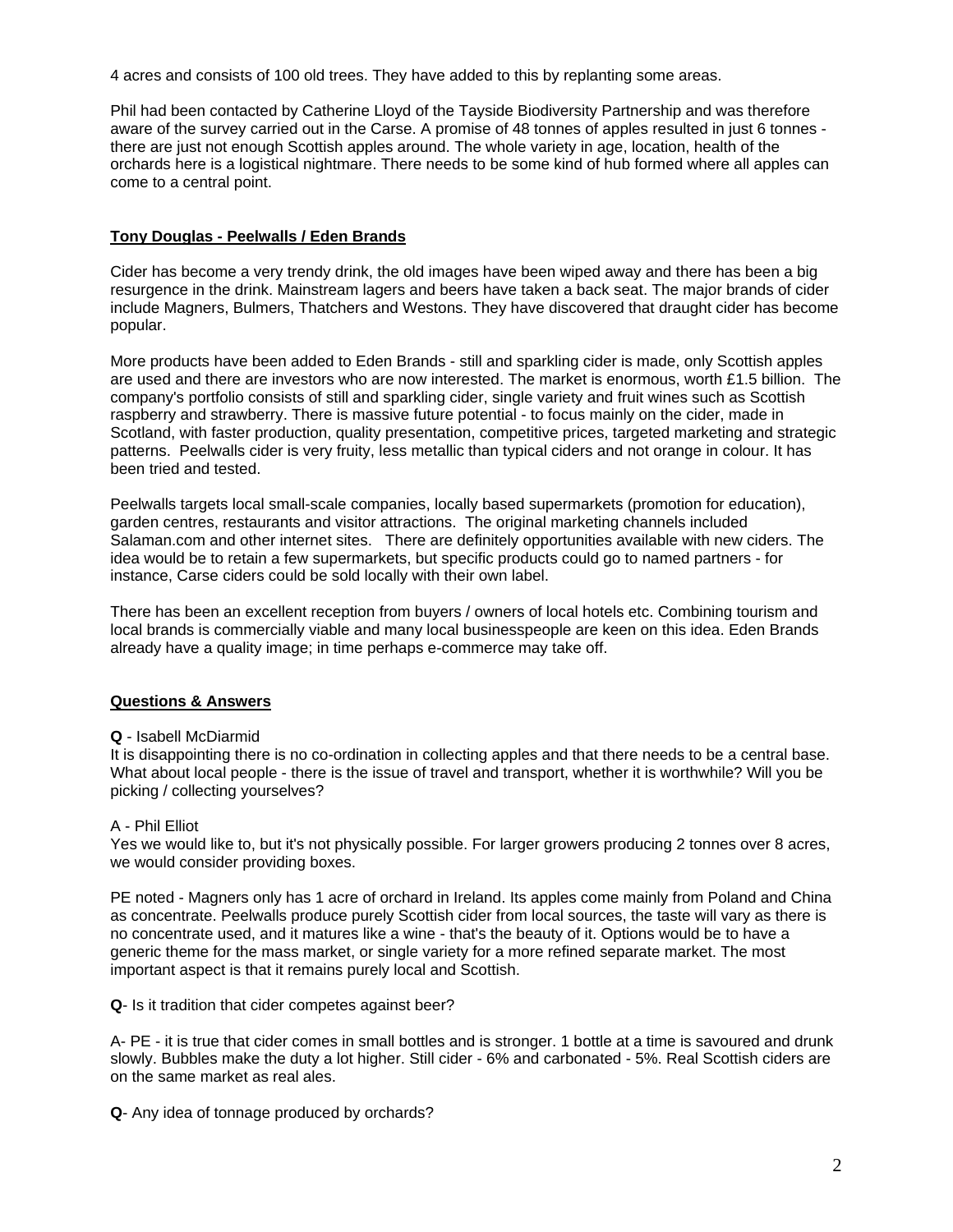A - PE - 4,000 trees on 14 acres produce c3.5 tonnes per acre. Peelwalls orchard is still young, so this will vary.

**Q**- What's the best combination of conditions to make cider? Are soil type / exposure / walled gardens essential?

A- PE - Original walled gardens were protected and were ideal but with climate change, a lot has changed. Peelwalls undertake soil samples, trying Scottish varieties but also Bramley. Climate change has meant more thriving varieties. It has been a steep learning curve. There is a 30 acre orchard in Dunbar with 50 trees. Restoration work is only being done gradually in stages subject to funding.

**Q**- How critical is WHEN the fruit is picked for cider? Does it matter how it is stored before collection?

A- PE - heavy winds may mean early fall, but the fruit will keep well if kept at the right temperature. Apples kept at 5C stored in June were still useable in March. It is better to store the apples than the juice. Once pressed fermentation will start. Different varieties keep better than others.

**Q** - Peter Mulheron (local resident) - pointed out that James Grieve apples grow well in the Carse. He has 70-100 trees. How labour intensive would it be?

A- PE - you would have to keep the grass down, spray to keep the roots clear for 2/3 years; trees would need protected from rabbits and deer. It would need a couple months to prepare, if planting new trees - in January. Old trees would need pruned in spring.

**Q**- Does cider ferment in the bottle?

A – PE - Wine is filtered so that yeast goes away. Sugar stays. Still cider has residual yeast. As it is filtered naturally, it will have fermented very little. AVB - 6.1%. Even still cider will have a slight natural sparkle.

**Q** - Crispin Hayes - What variability can you have for Perry?

A- PE - they did have success in the past with perry from concentrate but it has since disappeared. There are too few pears left. There are a lot of single variety pears in the Carse. Local people would be interested. TD - this might be a natural progression for us. In Sweden they make sweet cider from pears. Eden brands would be very interested in taking all pears and would make a medium perry. Pears trees live much longer than apples. There is no programme in Sweden for replanting pears - more and more is made from concentrate.

**Q**- What advice is there out there?

A- PE - There would be all kinds of help given - advice on pruning, orchard management etc. There is a lot of free information out there.

**Q**- Is it ad-hoc?

A – PE - It was ad-hoc before. The product is however outselling the capability of production. It is also very important that we have Scottish apples available to produce a purely local product. Prices also fluctuate a lot - one day it can be £40 per tonne, another day £80 a tonne. We could, in time, fix our own price and therefore wouldn't have to fluctuate with the market.

**Q**- Have suppliers sold out?

A- PE - Yes - we are still waiting for trees. However Westons - cider makers in Herefordshire - have directly helped with the supplies of trees. It used to be £26 per tree - now it is £11. They have the buying power, so we order together in bulk. Westons is a family company and happy to help.

**Q**- What about storing apples in containers? Is temperature control important?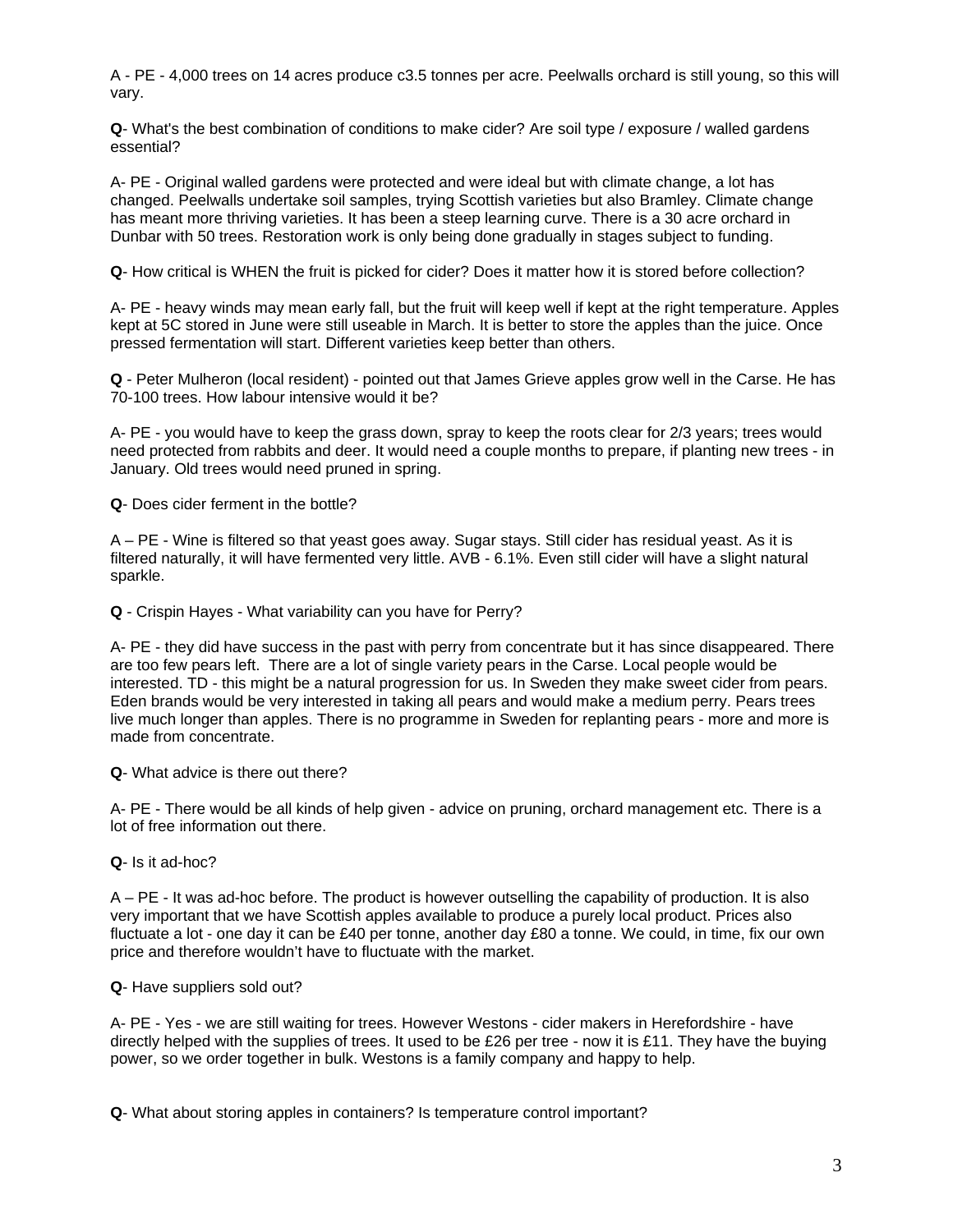A- We store fruit in potato boxes in potato sheds at 5C or 6C as long as there is air ventilation to replace the stale air. If storing for only 2 or so months, a temperature of 9C is acceptable as long as there is air circulation.

**Q**- PE - What about old varieties? Do you have experience with these?

A – PE - Yes, I believe there are many varieties in the Carse - around 370. We tend to be more experienced in the varieties we know are successful such as Superb, Discovery, James Grieve and Bramley. Of course we are always keen to find out more - especially single varieties. There can be a mix of varieties used for cider.

PE - single varieties are worth using especially for the local market. Although there are costs in producing the labels, design work, and the type of bottle used.

1 tonne of apples produces 500 litres of apple juice. 10% is lost in fermentation and 2% is lost in the filtering.

**Q**- Elaine Whiteley - I deliberately decided not to plant cider apples i.e. Cox apples as I read in a book that they were no good.

A - PE - Yes Cox apples are small hard and sharp. In the Borders there were no cider apples when we started.

CH mentioned that he had not surveyed each variety within the Carse, but a second phase of surveying has been proposed in 2008, subject to funding.

PE - Cider apples now have a dual use - in Somerset they still have cider apples that they can't eat - and can't use.

### **The Next Step**

CH - wrapped up the Questions and Answers session and introduced the second tier of the evening whereby he proposed there should be a local residents' group meeting to discuss the possibility of setting up a Carse of Gowrie Orchard Forum. The second group could consist of people from further afield who could discuss the Slow Food Movement and opportunities to tie in with the idea of orchard management, healthy eating, community participation and education.

PMc and CH gave thanks to everyone's input and time and hoped they enjoyed the evening.

### **Notes from the second session of the evening held by Douglas Ritchie (attended by RH)**

**Douglas Ritchie** - Leader of the Perth Slow Foods Group Cittaslow.

DR gave us a run down on the movement:

The Cittaslow Movement began in Italy originally after a McDonald's restaurant was opened on the foot of the town steps in Rome. Cittaslow means slow city - slow food produced in slow towns and cities.

It began on the back of the negative influences of fast food. Slow food aims to encompass family and social life, while enjoying all aspects of food without anything artificial. The outcome is clean, fresh and fair prices for producers.

There are over 100,000 members across 40 different countries around the world. It is about taste awareness - taking time to enjoy and make food.

A network of 100 towns across the world agreed on using the same factors including waste management, historical character, local produce, infrastructure (seating, parks, and toilets) and hospitality. Perth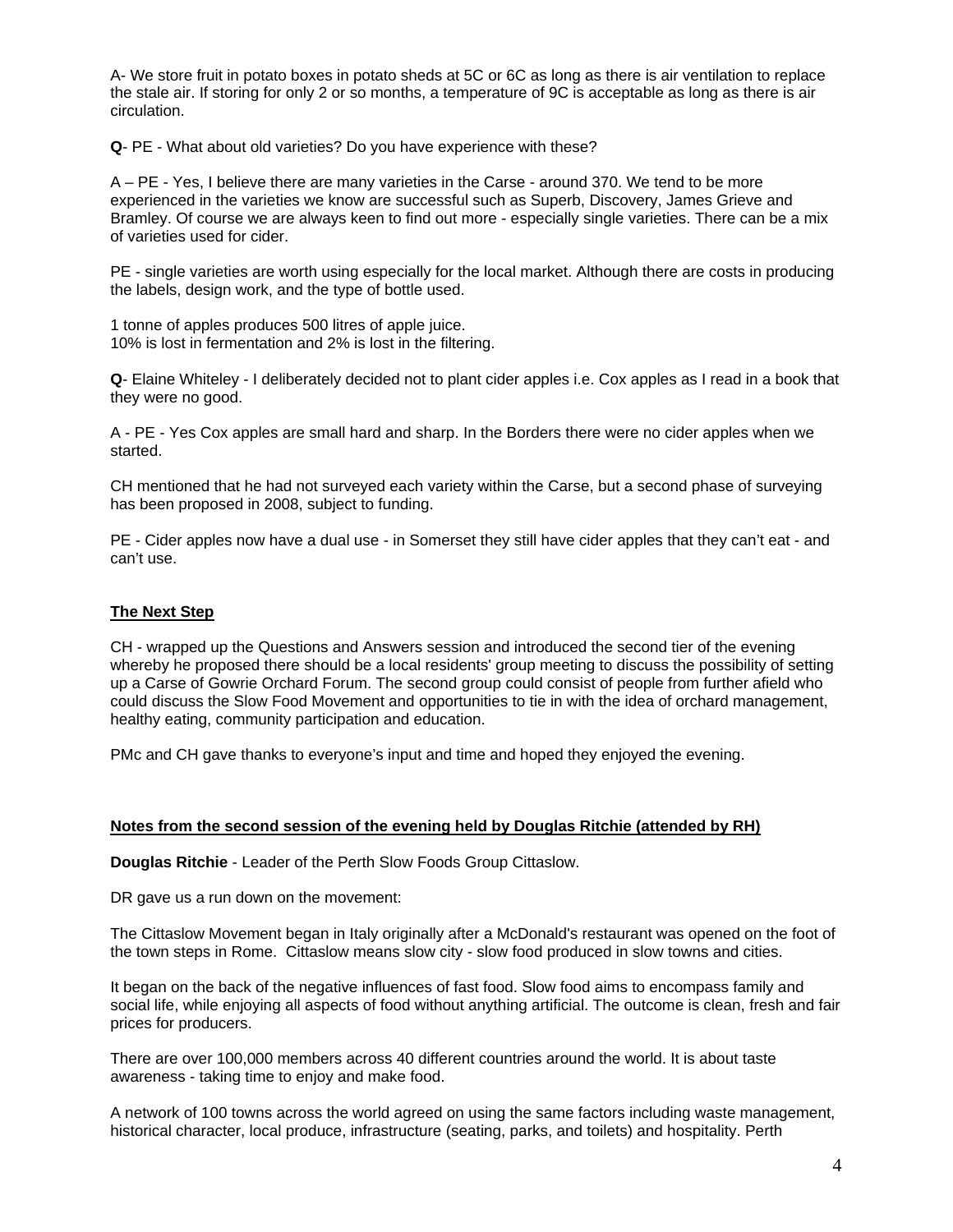became the first slow town in Scotland in March 2007. There were 20 local groups involved in getting the programme started. There are 60 different criteria objectives to agree to including such things as air / water quality, open space, local contacts etc.

Information is shared; people made a network of connections which in turn sparked new projects. The Carse of Gowrie Project grew out of this. Provost Hulbert help get the study going.

### **Questions and Answers**

Where in Perth is Cittaslow?

Hotels and pubs have adopted the Cittaslow initiatives. It is about guaranteeing suppliers of local produce. It is quite a challenge, and not always necessarily organic. Organic is a debateable subject. Food producers and farmers are often concerned that organic has become a brand. The argument is that traditional methods are still good. Fresh eggs - the best example of organic not being that great. The criteria may have to be reworded. We have to encourage either sustainable methods or dismiss fertilizers or chemicals. Unfortunately a lot of farmland has become contaminated over recent years.

Do Tesco buy locally? Questionable. And is the full price paid for?

DR asked all to introduce themselves:

Mandy Fooks (MF) - Food for Life Project. Works with community orchards, fruit fairs especially in Newburgh, Fife. A range of fruit is produced including apples and plums. Scottish food could be posted onto Scottish websites, such as "Larderbites.co" an online shopping basket idea. Some filming of "Landward". This could be a valuable outlet for producers on a smaller scale.

Ann Lolley - works with local community groups and has set up a small orchard which they hope to replant next season. Unfortunately it was badly vandalised. She looks after an orchard near her home. She is interested in food health benefits and has an agricultural degree.

William MacDiarmid - reminisced that in the school holidays kids could spend time in the orchards - they were big places. Unfortunately new housing has taken over many places. He said he and his wife have 4.5 acres of orchard overflowing with fruit. It is very old but in good shape. Hates waste, no appreciation anymore: orchard management is a dying art.

MF - Newburgh School Orchard is family orientated and has incorporated heavy solid seating suitable for young or old.

Q Would the Forestry Commission support tree planting? A: There might be funding available as long as the land has been certified.

TD - noted that sticking to reliable sources is the best. Commented on the number of pears around would need to find out where they are. Mentioned that it is still early for Peelwalls Ltd to be self-sufficient.

WMac - noted that 5 years after planting his trees he had a great supply of fruit.

MF - enquired about the NTS and whether they look after orchards. A: NTS do have some orchards but many have staffing problems. In the Borders most NTS sites are historic mansions. There is an excellent new orchard at Elcho Castle, near Perth.

Q - How easy is it to get Peelwalls Cider to outlets? A (TD) - There wasn't enough capital to begin with but after working on the labels and bottle design, the interest got going and funds began to come in, finally allowing Eden Brands to become financially viable.

Q (directed to TD) - you work 52 weeks a year - have you had big success then? A (TD) - Things are going extremely well. We have hardly scratched the surface yet. We have still to tap into independent delis, new garden centres, local farm shops and local markets. The potential is huge.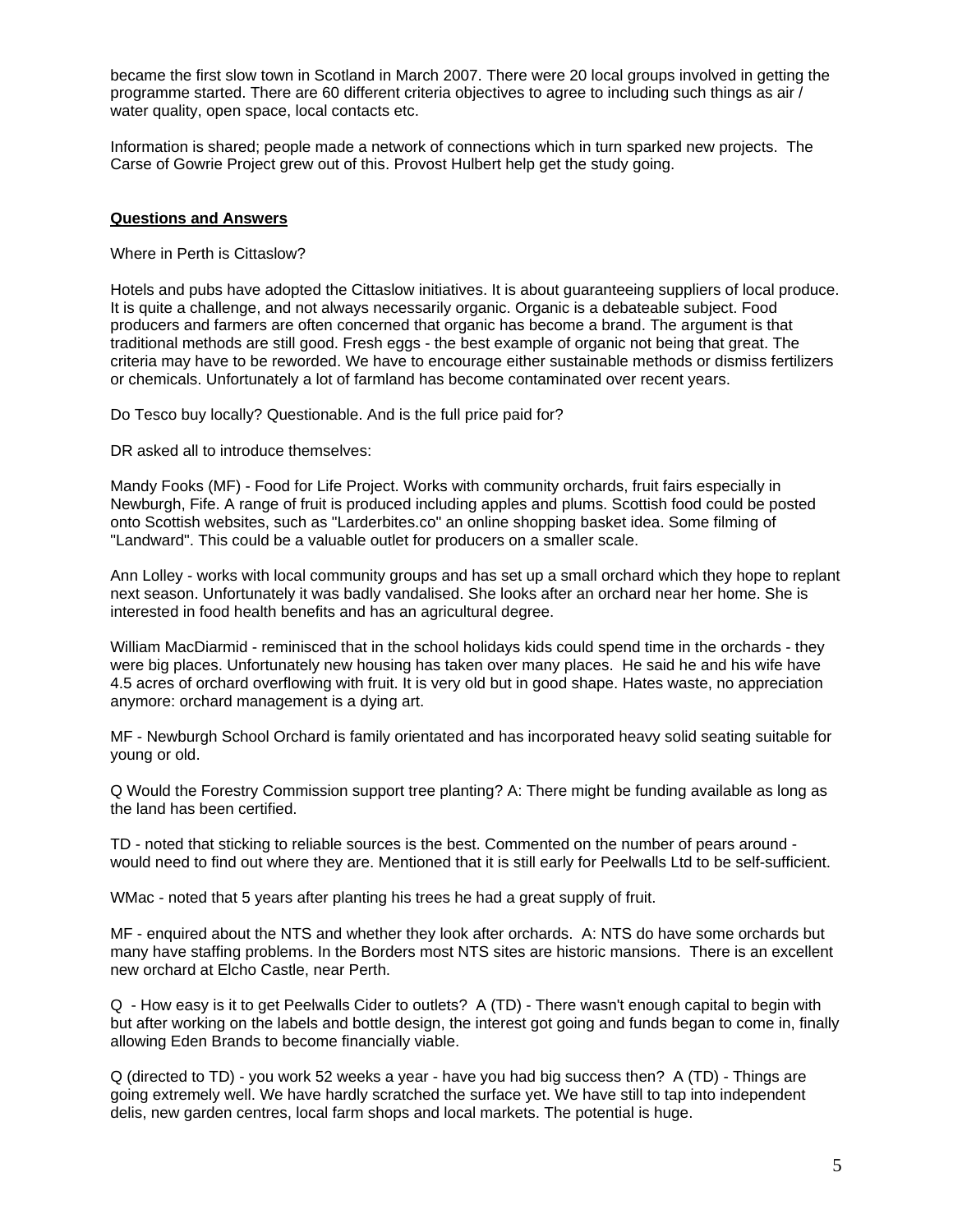AL - suggests capitalizing on the boom in the market. There may be ups and downs - what would life span be of the company? Things come in and out of fashion. The strength would be your commercial involvement and generated interest in the local economy / local jobs / return and market shares into the community.

TD - yes we are struggling to get guaranteed supply. There is limited scope in Scotland, it is going slow as there is less competition. However, if things got going with help from the Carse of Gowrie - there is a lot of scope. We would label bottles with Carse of Gowrie Cider and sell locally and to a range of different regions in Scotland.

TD - Micro breweries are also becoming very successful - cider making could be compared to a micro brewery. There are opportunities for this to connect with the slow food movement.

Q- DR - are you working with micro-breweries? A (TD) - Yes we are working with a local one. Westons cider company also gave us useful advice. Caledonian Breweries have been helpful too. Direct deliveries to individuals is not cost effective - we need distributors. This will take time to piece together bit by bit.

Q- Is there a particular age group that cider is geared towards? A (TD) - yes generally it is aimed at a younger audience but it is really consumer friendly to all.

TD - there is success in giving opportunities to taste. The buyer is important. Peelwalls have outlets for sample tasting, the cider is distinctive different, fruity and natural. We have to promote this.

Q - Does cider go well with certain food? A (TD) - cider goes well with sausages. The SECC Promotion Fair they attended was useful. They might make up a cider and recipe book one day!

Slow Food - Arc of Taste - the information is always there but unfortunately there are lost brands. By encouraging local produce we can involve small scale community projects.

DR suggested TD get in touch with Edinburgh Slow Food Group who have tasting evenings help buy bulk and could help build up demand.

### **Notes from the second session of the evening held by Dr Crispin Hayes (attended by CL)**

#### **Local Residents Meeting - discussion of setting up Local Residents Forum**

CH facilitated the session, asking those taking place to put "post it" notes on the questions "how" and "what" as regards the future of the Carse orchards. Further details will be available in due course, but in the meantime:

#### **WHAT**

- Restoration conservation & renewal
- New Planting in old orchards & in new orchards
- Children's involvement
- Heritage Varieties

### **HOW**

- Get ACI/RHET involved
- What have we got? How many?
- Local sustainability
- Voluntary Conservation groups cadets, youth groups, FCS (Blair-), Green Gym, Norwich Union, Scottish Bus Blairgowrie, community groups

### **Next Meeting**

The meeting concluded just after 9.30pm and there was then the opportunity for "networking". It was agreed to hold another meeting, purely for local orchard owners and residents – again at Inchture Hotel –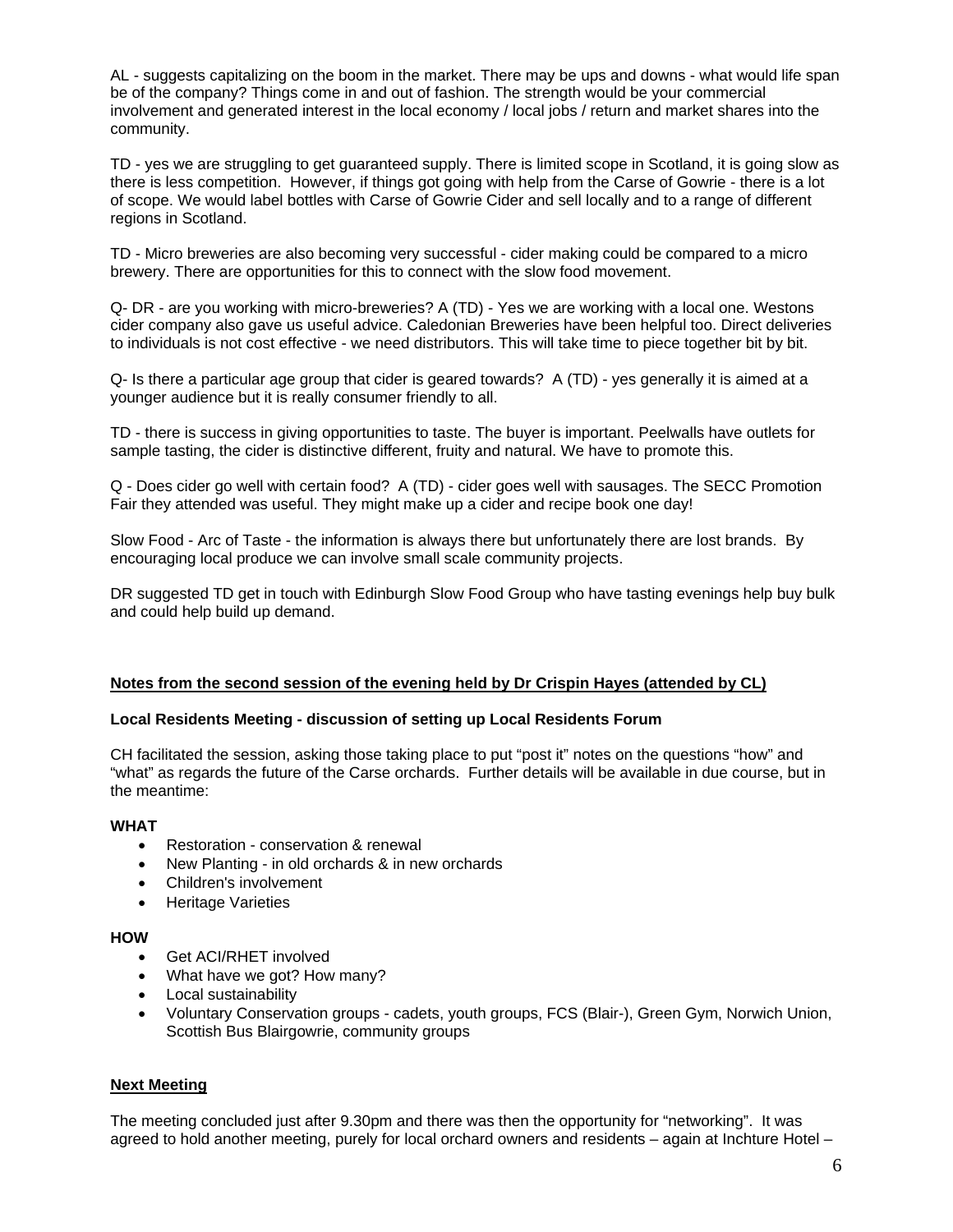on 30<sup>th</sup> January (7pm): all with an interest in setting up a working "Forum" welcome. Hopefully a Chair would be chosen at the end of January. The three inaugural organisations (Forestry Commission Scotland, Perth & Kinross Countryside Trust, and Tayside Biodiversity Partnership) will continue to be part of the Forum and to offer guidance where appropriate.

● 大 → 学 単

**Appendix 1**

|                   |                              | <b>CARSE OF GOWRIE ORCHARD SEMINAR DELEGATES LIST</b>  |
|-------------------|------------------------------|--------------------------------------------------------|
| <b>First Name</b> | <b>Surname</b>               | <b>Organisation</b>                                    |
| <b>Diane</b>      | <b>Alderdice</b>             | <b>Forth Valley Food Links</b>                         |
| <b>Michael</b>    | <b>Almond</b>                | Perth & Kinross Countryside Trust / and orchard keeper |
| <b>Alison</b>     | <b>Black</b>                 | St. Madoes, Glencarse                                  |
| Ken               | Cox                          | <b>Glendoick Garden Centre</b>                         |
| <b>Fiona</b>      | <b>Davie</b>                 | Royal Botanic Gardens Edinburgh (mature student)       |
| <b>Jackie</b>     | Doe                          | <b>Muirhouses Farm, Grange</b>                         |
| Lawson            | <b>Doe</b>                   | <b>Muirhouses Farm, Grange</b>                         |
| <b>Tony</b>       | Douglas (Speaker)            | <b>Eden Brands Ltd (Scottish Borders)</b>              |
| Prue              | <b>Dowie</b>                 | <b>Angus Council (and local resident)</b>              |
| Elizabeth         | <b>Eddy</b>                  | <b>Flatfield, Errol</b>                                |
| Paul              | <b>Eddy</b>                  | <b>Flatfield, Errol</b>                                |
| <b>Dorothy</b>    | Eggleton                     | Longforgan Orchard owner                               |
| <b>Phil</b>       | <b>Elliott (Speaker)</b>     | <b>Eden Brands Ltd (Scottish Borders)</b>              |
| <b>Mandy</b>      | <b>Fooks</b>                 | <b>WECAN! Community Orchards</b>                       |
| John              | <b>Hancox</b>                | The Children's Orchard, Glasgow                        |
| Dr Crispin W.     | <b>Hayes (Facilitator)</b>   | <b>CW Hayes Associates: Eco-Consultancy</b>            |
| Rachael           | <b>Higgins (Facilitator)</b> | <b>Tayside Biodiversity Partnership</b>                |
| John              | <b>Hulbert</b>               | <b>Perth Provost</b>                                   |
| <b>Mrs</b>        | <b>Hulbert</b>               | <b>Carse of Gowrie Group</b>                           |
| <b>David</b>      | Imlay                        | <b>Forestry Commission Scotland/ local resident</b>    |
| <b>Catherine</b>  | Lloyd (Facilitator)          | <b>Tayside Biodiversity Partnership</b>                |
| Ann               | Lolley                       | <b>Broughty Ferry Environmental Project</b>            |
| <b>Isabel</b>     | <b>MacDiarmid</b>            | <b>Stirling Orchard Owners</b>                         |
| William           | <b>MacDiarmid</b>            | <b>Stirling Orchard Owners</b>                         |
| <b>Felicity</b>   | <b>Martin</b>                | Perth & Kinross Countryside Trust                      |
| Ellen             | <b>McCance</b>               | <b>WECAN! Community Orchards</b>                       |
| <b>Phyllis</b>    | <b>McKay</b>                 | <b>Carse of Gowrie Group</b>                           |
| Hazel             | <b>McLean</b>                | <b>Forestry Commission Scotland</b>                    |
| Paul              | <b>McLennan (Chair)</b>      | Perth & Kinross Countryside Trust                      |
| <b>CIIr Peter</b> | <b>Mulheron</b>              | <b>Councillor PKC</b>                                  |